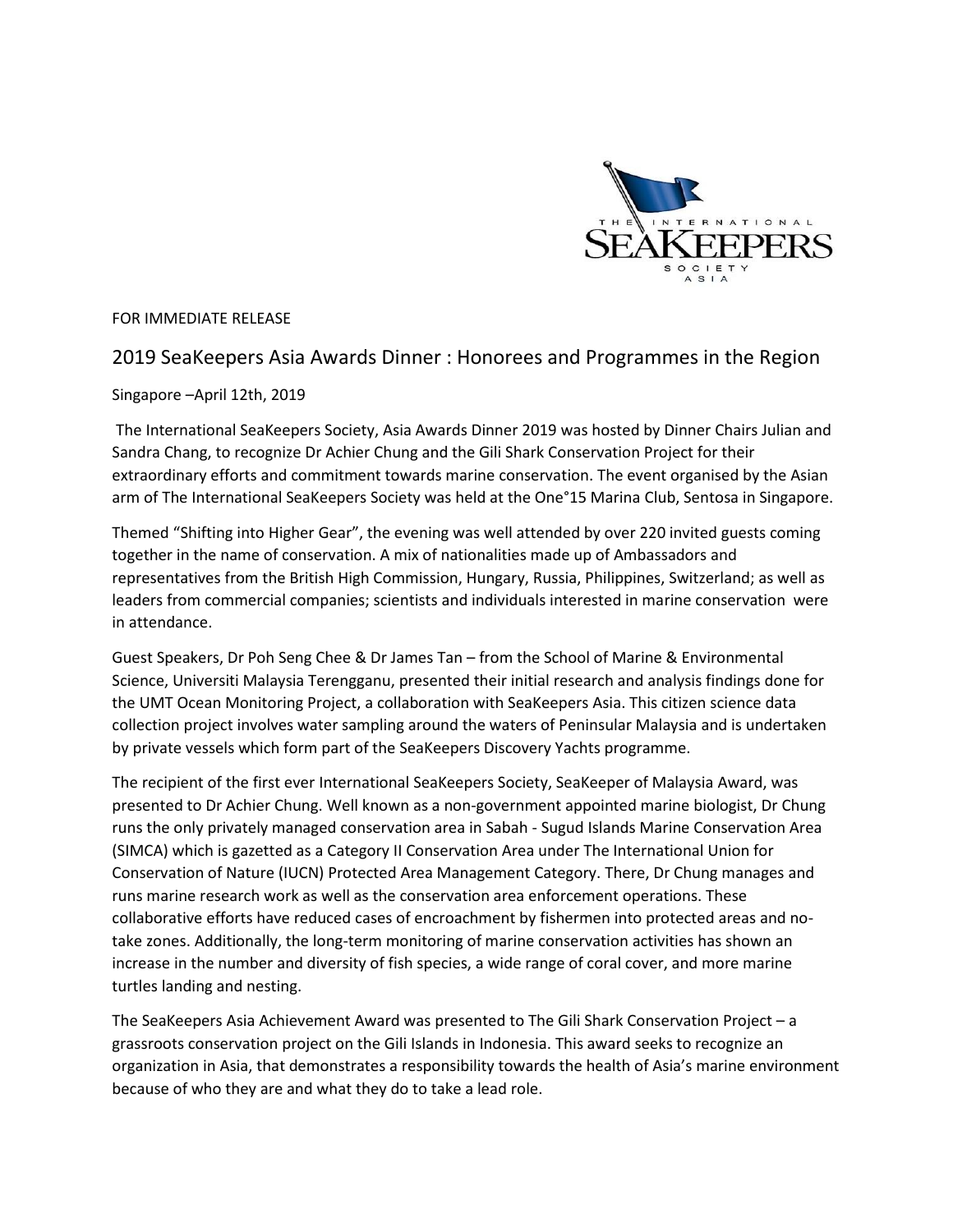The Gili Shark Conservation Project was recognized for their direct conservation management to improve the protection of sharks found around the Gili Islands, and to create a legacy of conservation around the islands. The unique program of the Gili Shark Conservation Project allows people from all over the world to experience and learn about sharks first hand while making a real difference with their data collection efforts. The dedication and integration into the local community is evident in their initiative Plastic Free Paradise.

Another key part of SeaKeepers Society's success as highlighted during the evening, is the support received from their Programme Partners. Friends of SeaKeepers Appreciation Awards were presented to the Tropical Marine Science Institute of Singapore, National University of Singapore; Our Singapore Reefs; Laguna Redang Island Resort and Oliver and Gael Burlot in acknowledgement and with thanks.

Tony Gilbert, Program Director, The International SeaKeepers Society, in his speech informed that the theme "Shifting into Higher Gear" is one which accurately describes the dynamic in 2019 as SeaKeepers moves into its 21st year with the many new initiatives at hand.

Gail Tay, Director of Operations & Programmes, Asia, in her address, spoke about their 2019 programing activities in Asia moving from Singapore and Malaysia into Thailand and Indonesia.

The high points of which includes a formalization of their collaboration with the Universiti Malaysia Terengganu with a Memorandum of Understanding that will be signed in July and an addition to the existing Coral rescue and rehabilitation programmes in Singapore and Redang.

Coral restoration efforts are becoming increasingly important, as more knowledge is constantly revealed about the coral reefs and the increasing threat of coral bleaching brought along by global warming. The International SeaKeepers Society, Asia announced that they will provide project support towards the new coral restoration initiative of the Gili Shark Conservation Project.

SeaKeepers would like to thank the following major sponsors for their event and programming support:

Luzerne SC Global Development Wartsila Prudential Katrina Group Ltd Elephant Parade Gismondi 1754 Crystal Wines Royal Salute Kin Production Raffles Yacht Group Frasers U-Boat Worx Hunton EYOS Integrated Marine Concorde Hotel, Singapore Imagine Marketing Consultancy Eagle Wings Charter BNP Paribas Wealth Management

Thanks also to Official Media Publications: YACHTSTYLE and PALACE and Official Lifestyle Publications: PRESTIGE and AUGUSTMAN

For more information visi[t www.seakeepers.org](http://www.seakeepers.org/) . Please contact:

Gail Tay, Director of Operations & Programmes, International SeaKeepers Society, Asia. Email: [gail.tay@seakeepers.org](mailto:gail.tay@seakeepers.org) ; HP: +60 12 8225832.

Julian Chang, The International SeaKeepers Society Board Member and Asia-President, Email: [Julian@seakeepers.org](Julian@seakeepers.org%20%20)